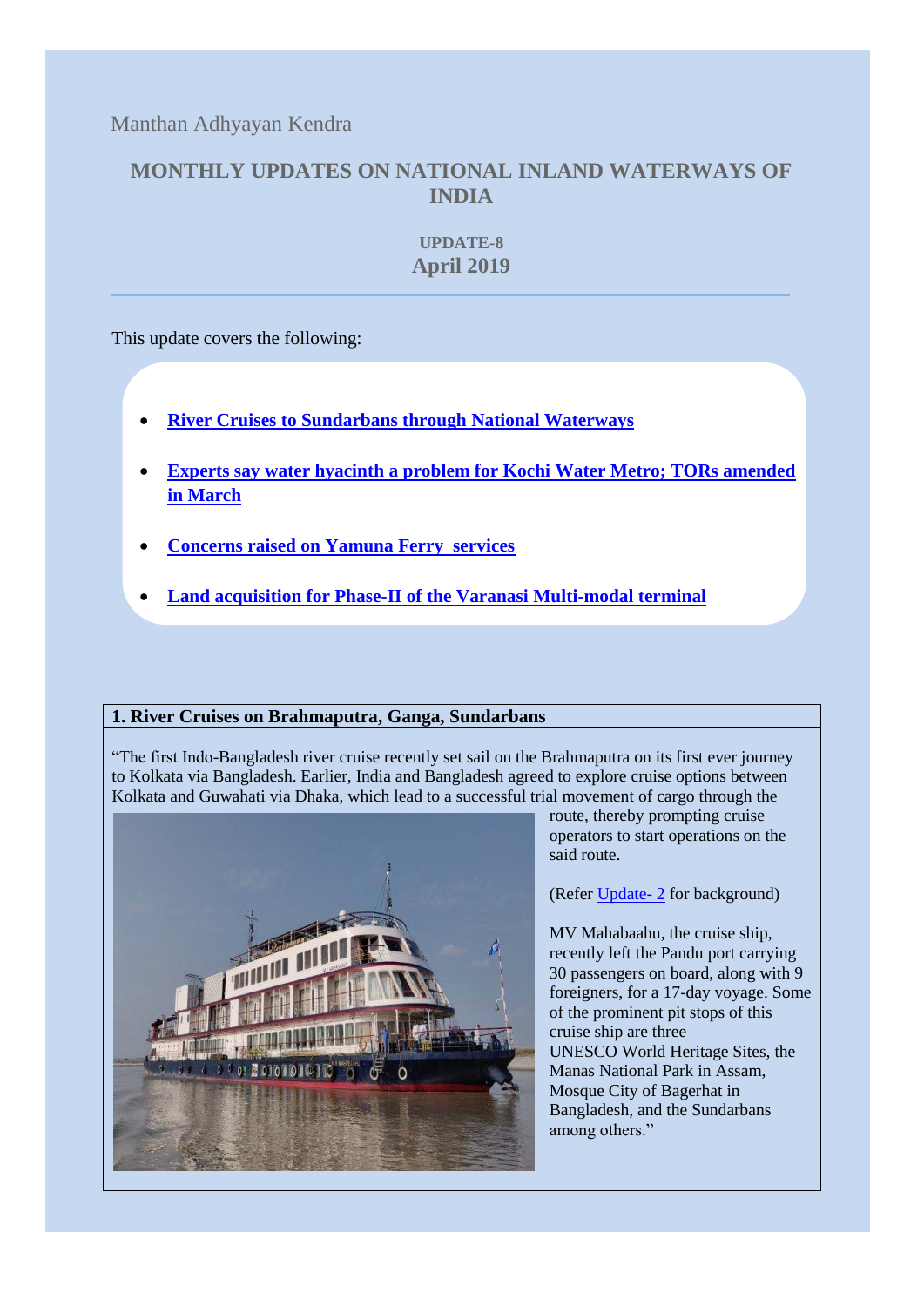**Indo-Bangladesh River Cruise on Brahmaputra. Source: [Deccan Herald.](https://www.deccanherald.com/national/first-indo-bangla-river-cruise-sets-sail-on-brahmaputra-731297.html)**

See more at

[https://timesofindia.indiatimes.com/travel/destinations/first-ever-indo-bangladesh-cruise-ship-starts](https://timesofindia.indiatimes.com/travel/destinations/first-ever-indo-bangladesh-cruise-ship-starts-its-voyage-on-brahmaputra/as69115454.cms)[its-voyage-on-brahmaputra/as69115454.cms,](https://timesofindia.indiatimes.com/travel/destinations/first-ever-indo-bangladesh-cruise-ship-starts-its-voyage-on-brahmaputra/as69115454.cms) [https://www.deccanherald.com/national/first-indo](https://www.deccanherald.com/national/first-indo-bangla-river-cruise-sets-sail-on-brahmaputra-731297.html)[bangla-river-cruise-sets-sail-on-brahmaputra-731297.html](https://www.deccanherald.com/national/first-indo-bangla-river-cruise-sets-sail-on-brahmaputra-731297.html)

River cruises are increasingly being pushed on the National Waterways, especially on NW-1 (Ganga-Bhagirathi-Hooghly), NW-2 (Brahmaputra) and NW-97 (Waterways of Sundarbans including the Indo-Bangladesh Protocol Route). National Waterways are being celebrated as an important vehicle for promoting eco-tourism and for generating more employment opportunities. However, in the area of conservation, tourism is blamed for increasing pollution and harming the health of the ecosystem by tourists who are considered 'outsiders' and insensitive to the ecology by the locals and conservation agencies (Ghosh, Priyanka, and Aditya Ghosh. "Is ecotourism a panacea? Political ecology perspectives from the Sundarban Biosphere Reserve, India." *GeoJournal* 84.2 (2019): 345- 366..)

<span id="page-1-0"></span>**2. Experts say water hyacinth a problem for Kochi Water Metro; TORs amended in March**





Source[: Kochi Metro Blog](http://blog.kochimetro.org/2016/06/20/kmrl-signs-agreement-with-kfw-for-integrated-water-transport-project/)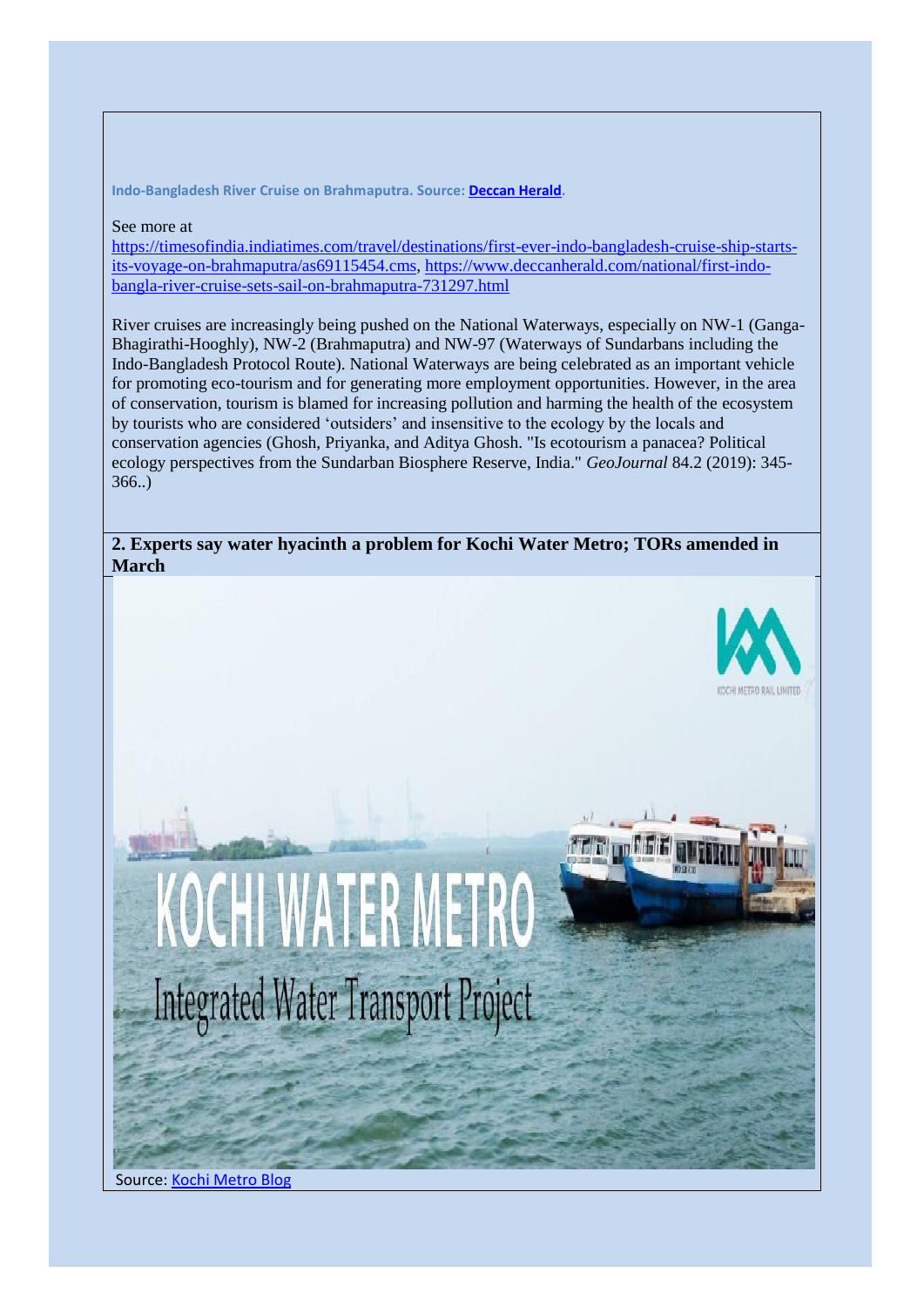The Kochi Water Metro project is an integrated water transport project under Kochi Metro Rail Limited, being implemented at a cost of Rs.747 crore with financial assistance from the German Bank, KfW. "Kochi is the first city in the country to have achieved such a milestone whereby water transport has been integrated as a feeder service to the metro. It is also for the first time in India that such a significant level of investment is being brought in for improving water transport." ([https://kochimetro.org/water-transport/\)](https://kochimetro.org/water-transport/)

The project envisages the development of 15 identified routes, connecting 10 islands along a network of routes that span 78.2 km, according to the recent Terms of Reference letter issued by the Ministry of Environment Forest and Climate Change (07.03.2019). The project intends to bring in a fleet of 78 fast, fuel efficient, air-conditioned ferries plying to 38 jetties, 18 of which will be developed as main boat hubs, while the remaining 20 will be minor jetties for transit services.

"With Kochi Metro Rail Limited (KMRL) set to shortlist a firm to manufacture the first batch of 23 ferries for the Water Metro project on April 20, stakeholders have expressed concern about floating and underwater obstructions that abound in the Kochi backwaters, getting entangled on their propeller.

The winning bidder from among four joint-venture consortiums in the fray is expected to deliver the first ferry in December. It is slated to operate on the Vyttila-Kakkanad route, where obstructions like water hyacinth abound. Apart from water hyacinth, the floating and underwater obstructions in the backwaters include discarded nets and other fishing gear, nylon and other ropes, plastic and other waste materials

Meanwhile, a KMRL official said the management of weeds that float on the surface was part of the Water Metro project. The focus will shift to that once the tender for ferries is finalised, he added. The revised deadline to submit bids to manufacture the 23 ferries is April 17. The ₹750-crore project aims to introduce 78 modern AC ferries in the Greater Kochi area by 2021, in batches."

Read more at [https://www.thehindu.com/news/cities/Kochi/experts-for-clearing-water-metro](https://www.thehindu.com/news/cities/Kochi/experts-for-clearing-water-metro-corridor/article26824910.ece)[corridor/article26824910.ece](https://www.thehindu.com/news/cities/Kochi/experts-for-clearing-water-metro-corridor/article26824910.ece)

The Kochi Water Metro Project is a public transport project proposed in Kerala. The Project applied for the grant of environment clearance as Category A project under item 7 (e) (Ports, Harbours, Dredging) in the Schedule to the EIA Notification, 2006. The project is similar but smaller in scale than the [ferries planned in the National Waterway-1.](http://pib.nic.in/newsite/mbErel.aspx?relid=169315) In fact, Water Metro project is planned on a stretch of National Waterway-3. (Refer [Update -](https://www.manthan-india.org/wp-content/uploads/2019/04/Monthly-update-for-website-jan-2019-15042019.pdf) 5) However, environment clearance for National Waterways is being evaded. Read more at [https://www.manthan-india.org/wp](https://www.manthan-india.org/wp-content/uploads/2019/03/CM_LIV_8_230219_Shripad_Dharmadhikary.pdf)[content/uploads/2019/03/CM\\_LIV\\_8\\_230219\\_Shripad\\_Dharmadhikary.pdf](https://www.manthan-india.org/wp-content/uploads/2019/03/CM_LIV_8_230219_Shripad_Dharmadhikary.pdf)

## <span id="page-2-0"></span>**3. Concerns raised on the ferry services in Yamuna**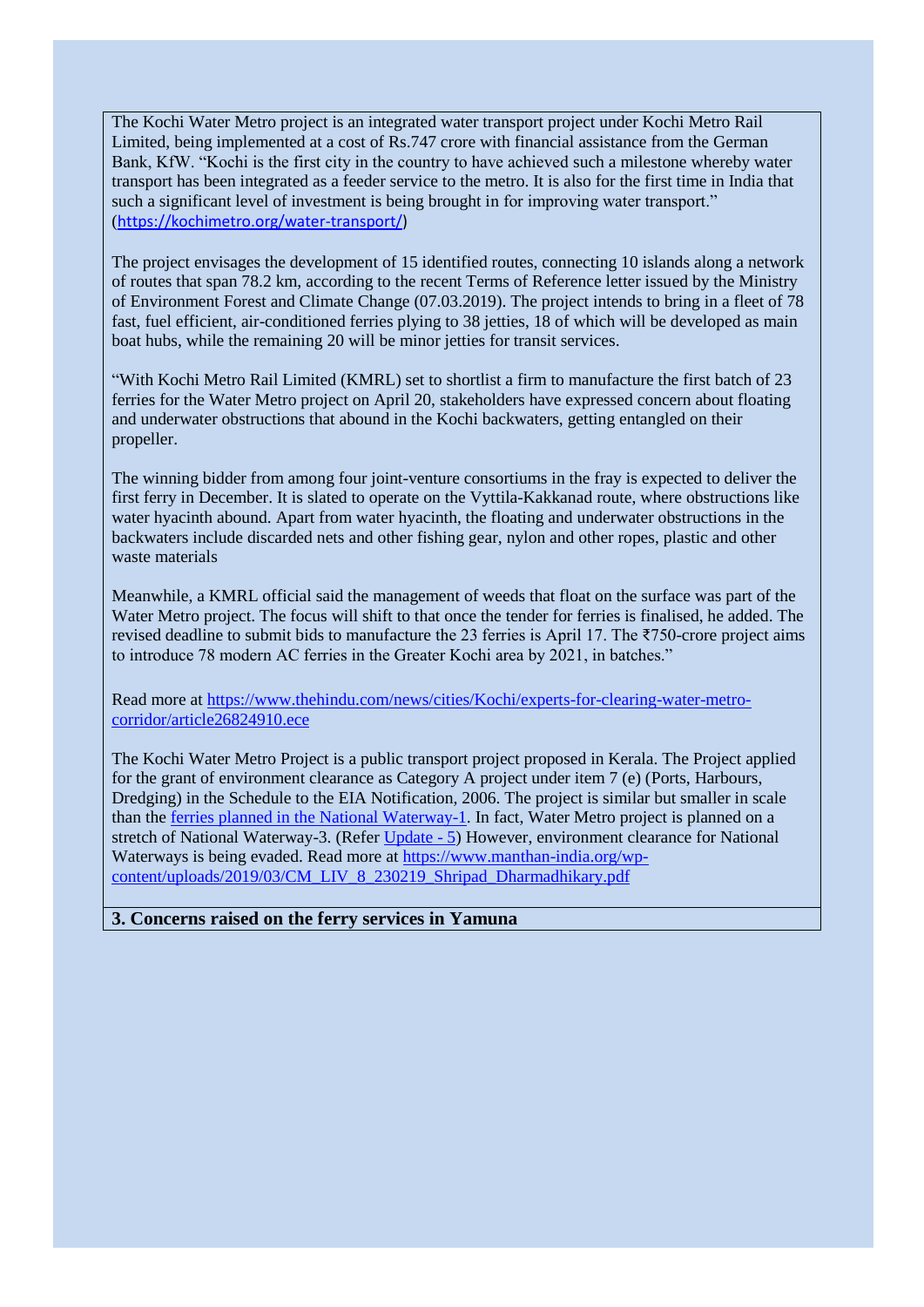

**Yamuna ghat at Kalindi Kunj. Source: [Business Standard](https://www.business-standard.com/article/current-affairs/yet-to-achieve-promise-of-running-a-ferry-on-yamuna-still-a-promise-119041100471_1.html)**

National Waterway-110 on Yamuna is a 1089km waterway planned from Jagatpur (6km upstream from Wazirabad barrage in Delhi to the confluence on Yamuna and Ganga at Sangam, Allahabad (now Prayagraj). It covers Delhi, Haryana and Uttar Pradesh. A Detailed Project Report (DPR) and technical specifications for introduction of a Water Taxi Project in Delhi from Wazirabad to

FatehpurJat (16 km) stretch of river Yamuna (National Waterway – 110) have been finalized and tenders were floated. Refer [Update -3.](https://www.manthan-india.org/wp-content/uploads/2019/01/November-2018-Monthly-update.pdf)

"A visit to a ghat of the river next to Kalindi Kunj metro station in Delhi explains why: Flowers and fruit offerings after religious services are dumped into the river at this spot. The water is frothy on the surface and pitch-black underneath. The stench is unbearable. It is hard to stand there, let alone imagine holiday makers and tourists boarding a boat.

Kashyap had no clue that a [ferry](https://www.business-standard.com/search?type=news&q=ferry) service was proposed from Delhi to the Taj Mahal. Whether it was the remote hamlet of Chhainsa in Haryana or the temple town of Vrindavan in Uttar Pradesh, the story is the same: The [Yamuna](https://www.business-standard.com/topic/yamuna) is no cleaner than the neighbourhood drain.

Shyam Sharma runs a 75-year-old sweet shop in Vrindavan. "One could see the river bed underneath 25 years ago, so clear was the water. But now the river stinks as all the drains in the city are discharged into it," he said.

The Inland Waterways Authority of India (IWAI) engaged WAPCOS, a state-owned consultancy firm under the Ministry of Water Resources, to ascertain the feasibility of a Delhi-Agra [ferry](https://www.business-standard.com/search?type=news&q=ferry) service and prepare a report on the project. The agency is yet to submit its report. Until then, engineers working with the central and state governments have doubts about the proposal."

Read more at [https://www.business-standard.com/article/current-affairs/yet-to-achieve-promise-of](https://www.business-standard.com/article/current-affairs/yet-to-achieve-promise-of-running-a-ferry-on-yamuna-still-a-promise-119041100471_1.html)[running-a-ferry-on-yamuna-still-a-promise-119041100471\\_1.html;](https://www.business-standard.com/article/current-affairs/yet-to-achieve-promise-of-running-a-ferry-on-yamuna-still-a-promise-119041100471_1.html) <http://pib.nic.in/newsite/PrintRelease.aspx?relid=177535>

## <span id="page-3-0"></span>**4. Land Acquisition for Varanasi multi-modal terminal (Phase-II)**

"The proposal for operation, management and development of the multimodal terminal at Varanasi under the PPP Model was appraised by the Public-Private Partnership Approval Committee (PPPAC) of the Department of Economic Affairs on 28.02.2019.

The estimated cost of Acquisition of 27.543 ha. of land for development of Phase-II of the MMT Varanasi is INR 209.58 crores. After detailed survey, availability of land for acquisition is fixed at 27.733 ha. Land measuring 13.552 ha. has been acquired and payment of Rs.100.47 crores made towards land cost. Acquisition process for the remaining 14.181 ha. of land completed and the process for compensation/registration of land is at an advanced stage.

Detailed land survey has been completed by M/s EPIL for acquisition of 33.26 ha. of land for the rail connectivity from IWT Terminal to Jeonathpur Railway station. Requisition for acquisition of 33.26